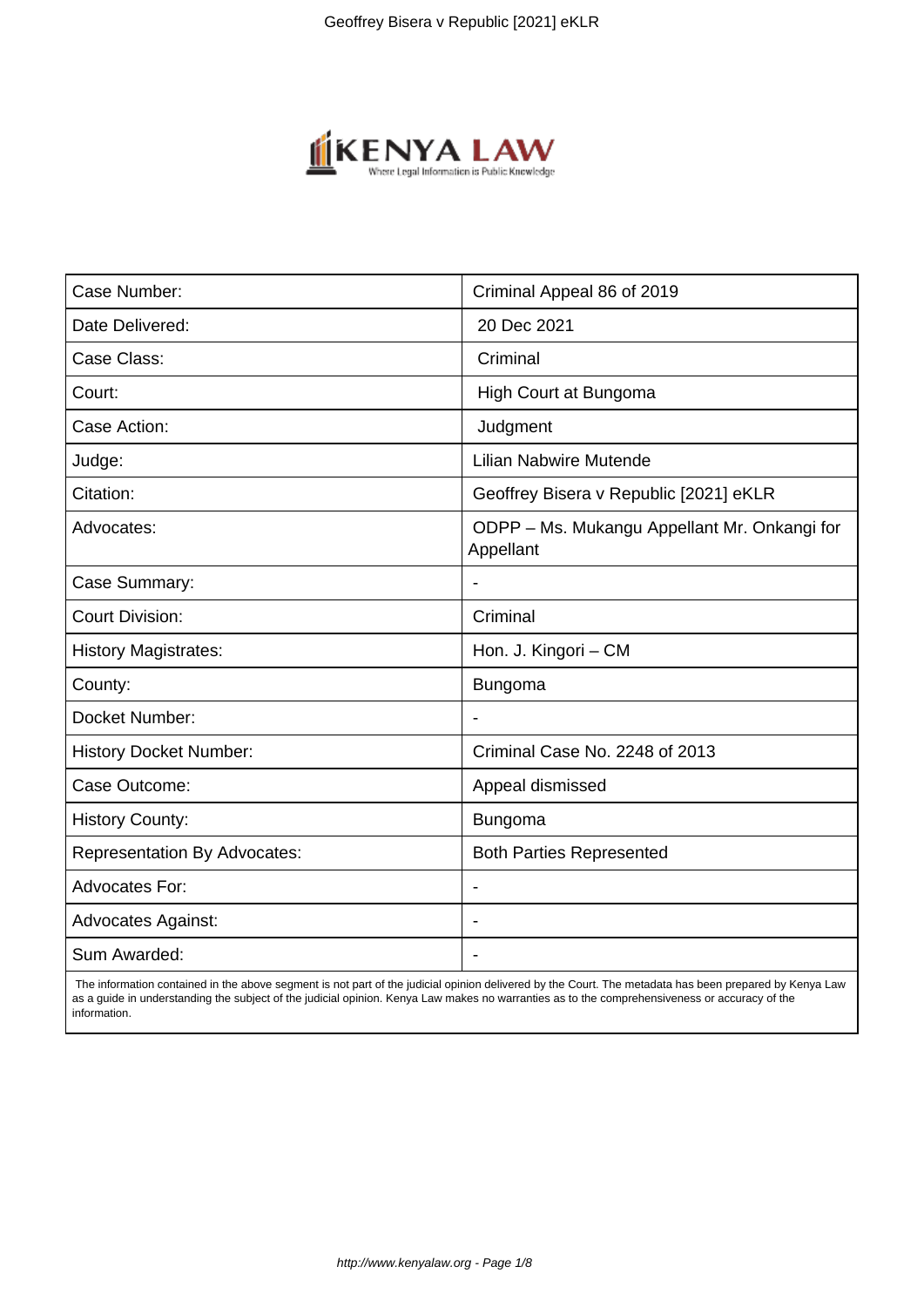### **REPUBLIC OF KENYA**

#### **IN THE HIGH COURT OF KENYA AT BUNGOMA**

#### **CRIMINAL APPEAL NO. 86 OF 2019**

**GEOFFREY BISERA..............................................................................................APPELLANT**

#### **VERSUS**

**REPUBLIC ..................................................................................................................RESPONDENT**

*(Being an appeal from the original conviction and sentence in Criminal Case No. 2248 of 2013 at the Chief Magistrates Court Bungoma by Hon. J. Kingori – CM on 14th June 2019)*

#### **JUDGMENT**

1. **Geoffrey Bisera**, the Appellant, was charged as follows:

**Count 1:** Defilement of a child contrary to section 8 (1) as read with **section 8 (2**) of the Sexual Offences Act No.3 of 2006. Particulars being that on the 13<sup>th</sup> day of October 2013 at [Particulars Withheld] Police lines within Bungoma County, intentionally and unlawfully caused his penis to penetrate the vagina of **SW.** a child aged 5 years.

2. In the alternative, he faced a charge of Committing an Indecent Act with a child contrary to **Section 11 (1)** of the Sexual Offences Act No.3 of 2006. Particulars being that on the  $13<sup>th</sup>$  day of October 2013 at [Particulars Withheld] Police lines within Bungoma County intentionally and unlawfully caused his penis to come in contact with the vagina of **SW.** a child aged five years.*.*

3. **Count 2:** Defilement of a child contrary to **Section 8(1)** as read with **Section 8(2)** of the Sexual Offences Act. Particulars being that on the 13<sup>th</sup> day of October 2013 at [Particulars Withheld] Police Line within Bungoma County, intentionally and unlawfully caused his penis to penetrate the vagina of **CCT** a child aged 5 years.

4. In the alternative, he was charged with Committing an Indecent Act with a child contrary to **Section 11(1)** of the Sexual Offences Act No. 3 of 2006. Particulars being that on the  $13<sup>th</sup>$  day of October 2013 at [Particulars Withheld] Police lines within Bungoma County intentionally and unlawfully caused his penis to come in contact with the vagina of **CCT**.

5. The prosecution's case was that both the complainants were playing with other children when the appellant told them to go to his house so that he could give them pineapples. They did, but, he gave them 'githeri'. After eating he molested then released them when they screamed. On being informed, their parents took them to hospital for examination and treatment. They reported the matter to the police who investigated the case and caused the appellant to be charged.

6. Upon being placed on his defence the appellant stated that on the material day he left Bungoma in the morning, travelled to Mumias by matatu, ran all the way back, and arrived at 8.30 am, then went to Chicken Place Hotel for breakfast. He passed by the butchery to place an order for boiled meat for lunch, where after he visited one Ondieki who was unwell. That he shared a house with two (2) other police officers. He went to eat lunch at 12.30 pm and stayed there while reading a newspaper until 3.00 pm, thereafter he returned to his house and ultimately went to the airstrip for physical training. In the evening he reported on duty at 8.00 pm and worked until morning. He trained, reported for duty and worked until the morning of  $15<sup>th</sup>$  October, 2013. At 4.30 pm he was called by the Officer Commanding the Station (OCS) and informed of the allegations that he had molested children. The father of 1<sup>st</sup> complainant, **SW** arrived and threatened to shoot him with a pistol. Therefore he (Appellant) demanded to be charged otherwise he would be shot. He explained that he had disagreed with the 1<sup>st</sup> complainant's father who was a CID Corporal driver following an incident where he arrived at midnight in the course of the month of May 2013 and started removing items from the motor-vehicle which turned out to be alcohol. When he demanded to know what he had carried, he claimed that he was investigating the items and they disappeared. The appellant reported the matter to the OCS. The OCS summoned him and he told him off but he returned the alcohol to the accident vehicle. That the corporal threatened to teach him a lesson and he was even shot in a robbery incident in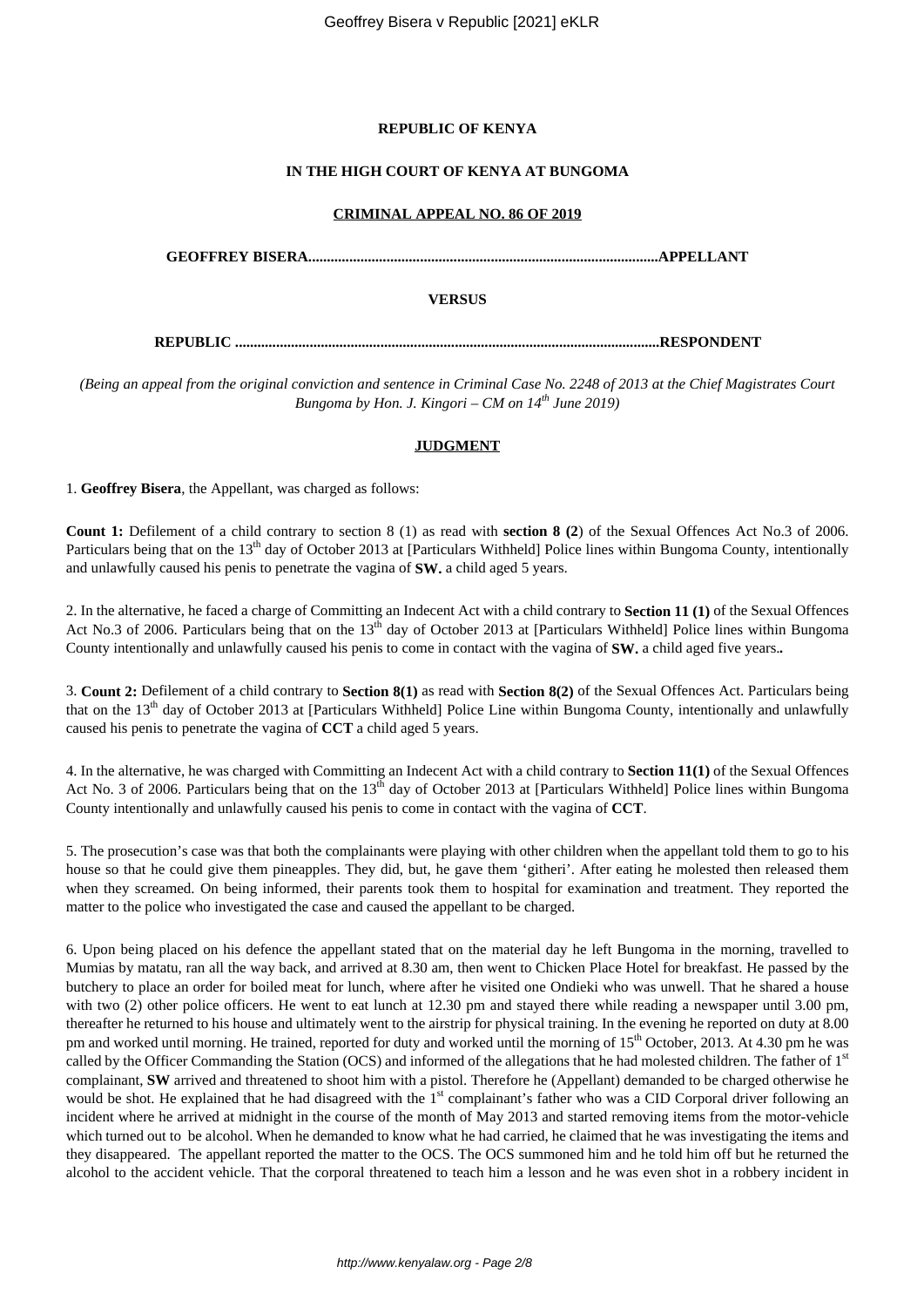Nairobi. Concerning this case the OCS advised him to report to Corporal Yusuf which he did and was placed in cells and charged the following day.

7. He faulted the police for not conducting an investigation parade as he lived with two (2) colleagues, and there was a water point some two meters away from his house where women wash clothes and hang them on a drying line that was outside his door and that he was not taken to hospital for examination.

8. The appellant called a witness who shared a house with him, PW2 No. [Particulars Withheld] Inspector Otieno Ogenda who testified that on the  $13<sup>th</sup>$  October 2013 he was on night patrol duties, therefore he was sleeping inside the house. He woke up at 3.00 pm preparing for his night duty therefore he did not witness anything. The following morning he heard PW1's father complaining that she had been defiled at the house. He got interested and enquired from Madam Cherop who told him that she had checked the child, taken her for examination but nothing was found. When he met SW's father, he said that the matter was weighty and demanded for Ksh.800,000/- When he contacted the appellant, he did not have money. The following day SW's father called him and now asked for Ksh.300,000/- He pleaded with him but the appellant did not have any money. That he was never interviewed and the police quarters are one (1) roomed, separated by curtains.

9. The trial court considered evidence adduced and found that there was no evidence to support the allegation of defilement of the complainants, but, was of a considered view that indecent acts had been perpetrated against them. The learned Trial Magistrate believed the children because having observed their demeanor they were firm and consistent and even demonstrated how the perpetrator's 'dudu' was put into their private parts. That although a high vaginal swab done on PW1 showed spermatozoa, her hymen having been intact, he did not entertain a doubt in his mind as to the act of indecency having occurred. He was not persuaded that the appellant was framed following a grudge between him and the corporal.

10. Aggrieved, the appellant appeals on grounds that:

(i) That the trial Magistrate erred in law and fact when in his judgment failed to handle the evidence of the Appellant in the manner as directed by the law.

(ii) That the learned trial Magistrate erred in law and fact as he failed to take into account pieces of contradictory evidence taken from the prosecution witness. Their evidence rouses reasonable doubt on the prosecution case.

(iii) That the trial Magistrate erred in law and fact when he convicted the appellant while the prosecution's case had not been proved to the requisite standards.

(iv) That the learned trial Magistrate erred in law and fact when he handed down a sentence on the appellant, which the sentence was wrongful and unlawful in the circumstances of the matter.

(v) That the learned trial Magistrate erred in law and fact when he relied on the evidence of the witnesses who were recalled but never turned up.

11. The appeal was canvassed through written submissions.

It was urged by learned counsel for the appellant, **Mr. Onkangi** that the burden of proof that lay on the prosecution was to be proved beyond a shadow of doubt. As explained in the case of **Miller -vs- Minister of Pension (1947) 2 ALL 372-373** where it was held that:

*"That degree is well settled. It need not reach certainty but it must carry a high degree of probability. Proof beyond reasonable doubt does not mean proof beyond the shadow of a doubt. The Law would fail to protect the community if it admitted fanciful possibilities to deflect the course of justice. If the evidence is so strong against a man as to leave only a remote possibility in his favour which can be dismissed by a sentence of course, it is possible but not in the least probable, the case is proved beyond reasonable doubt but nothing short will suffice."*

12. That evidence adduced by the prosecution was scanty which the court should not have relied on to convict the appellant. That PW1 could not tell the court when the incident took place, and when she went to hospital. That she alleged that when they entered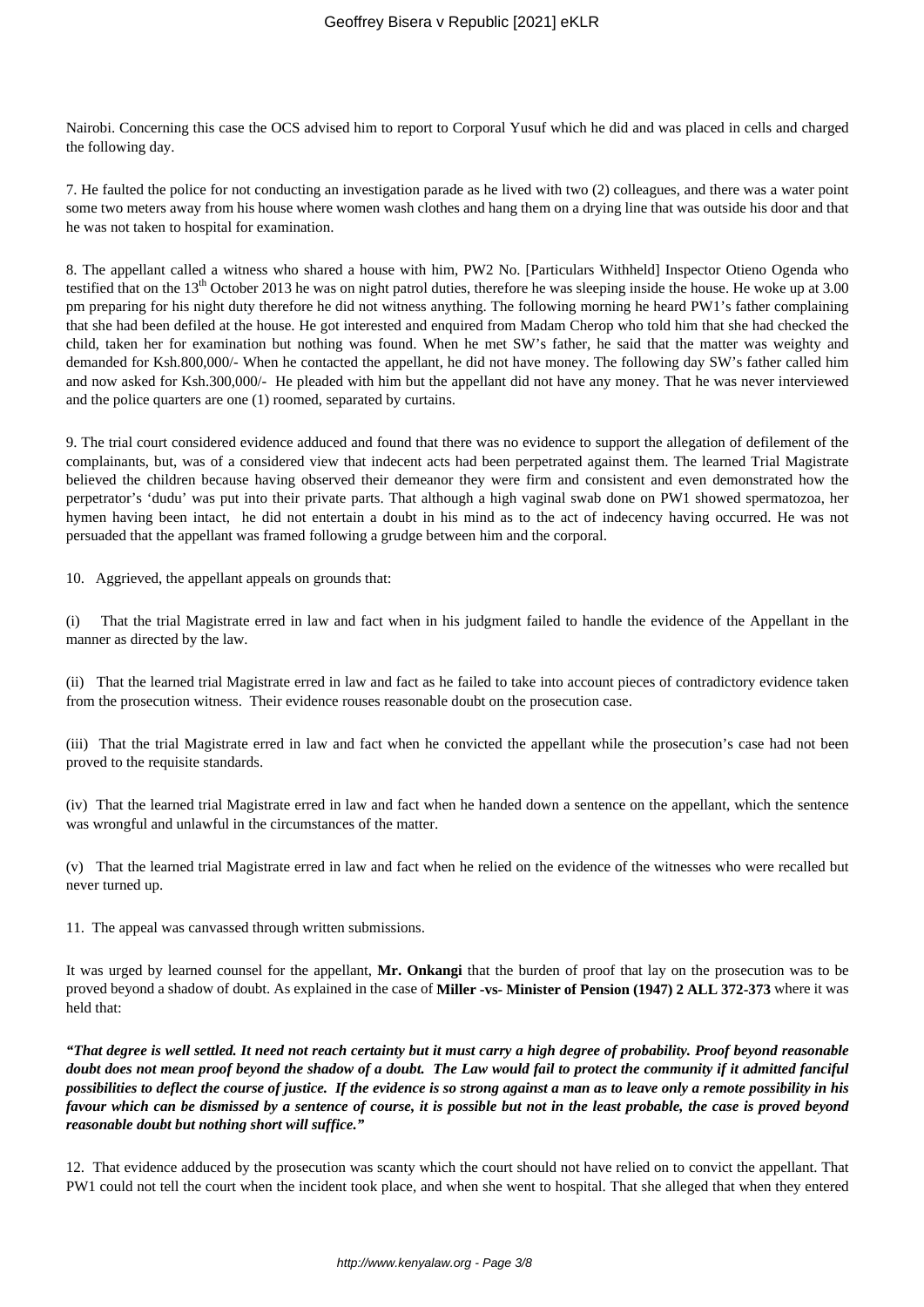the house of the appellant they sat on chairs while PW2 said that they sat on the bed. He questioned why PW2 was taken to school, and after her mother checked her the previous day and found nothing.

13. That the mode of identification was not reliable as no identification parade was conducted; a crucial witness whose evidence could have placed the complainants at the house of the appellant per the prosecution's allegations was not called to testify. In that regard he relied on the case of **Bukenya and Others -vs- Uganda (1972) EA 549** where the court stated that:

"*The prosecution must make a available all witnesses necessary to establish the truth even if their evidence may be inconsistent. Where the evidence called is barely adequate, the court may infer that the evidence of uncalled witnesses would have tended to be adverse to the prosecution.*"

14. That the age of the complainant was not ascertained as no birth certificates were not produced.

15. Further, the trial court was faulted for having acted *suo moto* and ordered re-calling of witnesses to testify, who did not turn up then proceeded to rely upon their evidence.

16. Arguing that there was no evidence to warrant a conviction on alternative counts, he relied on the case of **Abdi Ismail Moulid -vs- Republic (2019) eKLR** where **Mrima J** held that:

*"As to whether there was any contact between any body part of the appellant with the genital organ, breast or buttocks of the complainant which act however did not cause any penetration, I must say that I have re-read the proceedings severally and did not see anywhere where the complaint alleged that the appellant touched her genital organ, breast or buttocks. The complainant talked of the appellant having had sex with her twice, an allegation which the trial court rejected for lack of proof and no appeal was lodged against the finding. The complainant was not lead to describe how the sexual act unfolded and which part of her body was touched by which part of the body of the appellant. With such state of evidence, I do not see how the offence of committing an indecent act with a child was proved. A trial court should not assume that once it finds no evidence of commission of the principal charge of defilement then the lesser charge of committing an indecent act with a child must have been committed. Every offence has the same threshold of being proved beyond any reasonable doubt"*

17. And that the defence case was not shaken.

18. The appeal is opposed by the Respondent/state. It is submitted that the trial court considered evidence on record accordingly without favour. That the court analyzed and dismissed the defence of the appellant together with that of his witness as an afterthought. That evidence adduced by the complainant minors who were firm and consistent and told the truth was not contradictory. He denied the allegations that the court opened the prosecution's case on its own motion. That PW4 and PW5 were to be re-called because part of their evidence was torn up, but they had already given their evidence and they were investigation officers whose evidence was not completely lost.

19. This being a first appellate court, I am duty bound to analyse and evaluate afresh all the evidence adduced before the trial court and draw my own conclusions while bearing in mind that I neither saw nor heard any of the witnesses. In the case of *Okeno vs. Republic [1972] EA 32,* the Court of Appeal set out the duties of a first appellate court as follows:

*"An Appellant on a first appeal is entitled to expect the evidence as a whole to be submitted to a fresh and exhaustive examination (Pandya vs. Republic (1957) EA. (336) and the appellate court's own decision on the evidence. The first appellate court must itself weigh conflicting evidence and draw its own conclusion. (Shantilal M. Ruwala Vs. R. (1957) EA. 570). It is not the function of a first appellate court merely to scrutinize the evidence to see if there was some evidence to support the lower court's finding and conclusion; it must make its own findings and draw its own conclusions. Only then can it decide whether the magistrate's findings should be supported. In doing so, it should make allowance for the fact that the trial court has had the advantage of hearing and seeing the witnesses, see Peters vs. Sunday Post [1958] E.A 424."*

20. This court's duty being to re-consider evidence adduced in totality so as to satisfy itself whether the trial court reached a correct conclusion, I must interrogate whether the main and alternative counts were proved. Being a criminal case, the prosecution was required to prove the case against the accused (Appellant) beyond reasonable doubt. In the case of **Republic -vs- Derrick Waswa Kuloba (2005) eKLR** it was stated that: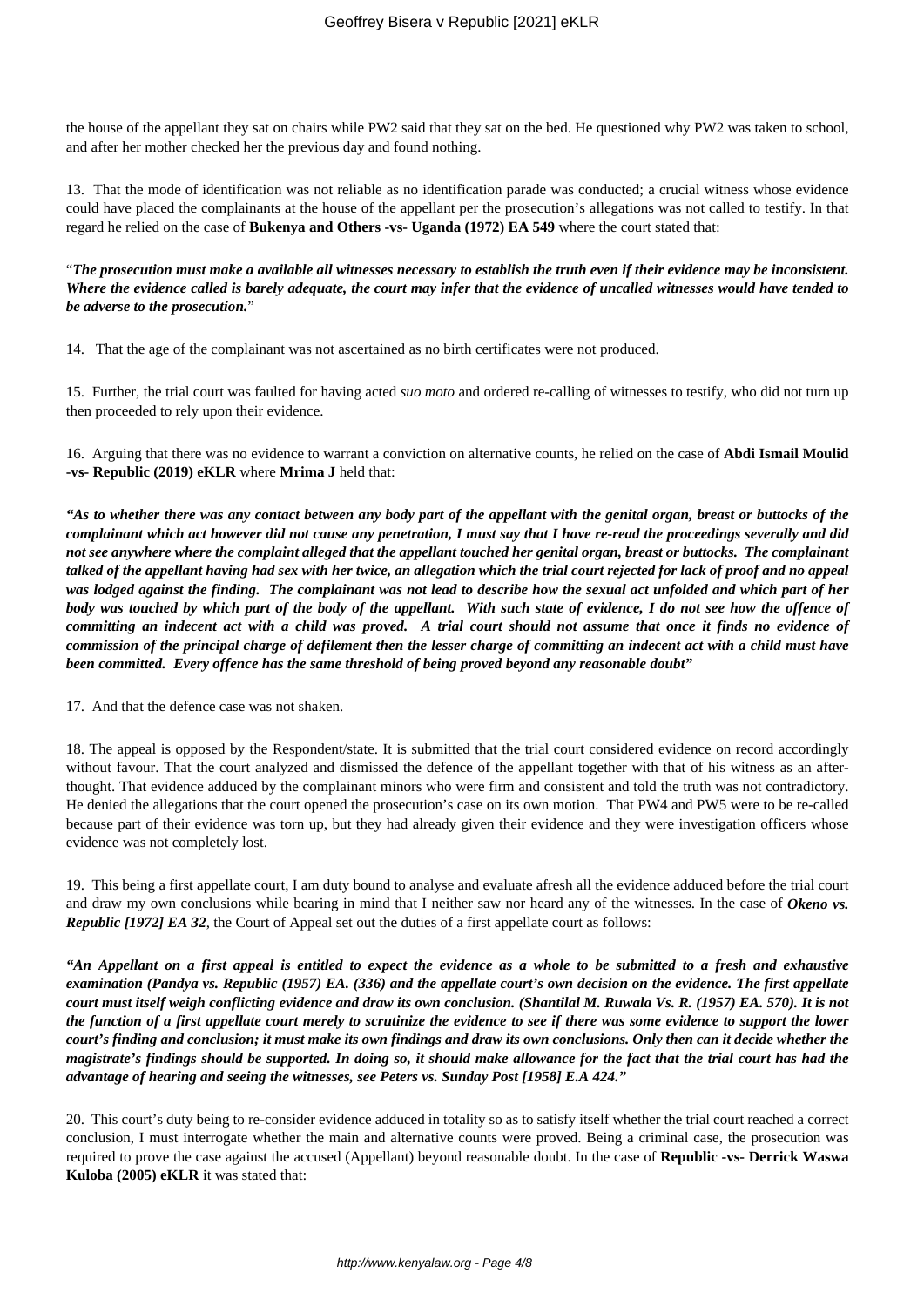*"The burden of the prosecution is to establish its case beyond reasonable doubt."*

21. In the case of **Republic -vs- David Ruo Nyambura and 4 others (2000) eKLR** it was stated that:

*"An accused person does not assume any burden to prove his innocence in a criminal case. He is obligated only, if he so wishes to give an explanation or raise a defence to the charge which is probably or possibly true."*

22. Section 8 (1) of the Sexual Offences Act provides:

*A person who commits an act which causes penetration with a child is guilty of an offence termed defilement.*

23. To prove the offence of defilement the prosecution was required to prove:

a The age of the victim

b. The act of penetration

c. Positive identification of the assailant

24. The defence argues that the age of both complainants was not proved. The age had to be proved beyond reasonable doubt as was stated in the case of **Hillary Nyongesa -vs- Republic (2010) eKLR** where the court stated that:

*"Age is such a critical aspect in Sexual Offences that it has to be conclusively proved. Anything else is not good at all. It will not suffice. And this becomes more important because punishment (sentence) under the Sexual Offences Act is determined by the age of the victim"*

25. In the case of **Francis Omuroni -vs- Uganda, Criminal Appeal No.2 of 2000,** the Court of Appeal stated that:

*"In defilement cases, medical evidence is paramount in determining the age of the victim and the doctor is the only person who could professionally determine the age of the victim in the absence of any other evidence, apart from medical evidence, age may also be proved by birth certificate, the victim's parents or guardian and by observation and common sense…"*

26. In the case of **Mwalango Chichoro Mwanjembe -vs- Republic (2016) eKLR** the Court of Appeal stated that:

*"The question of proof of age has finally been settled by recent decisions of this Court to the effect that it can be proved by documentary evidence such as a birth certificate, baptism card or by oral evidence of the child if the child is sufficiently intelligent or the evidence of the parents or guardian or medical evidence, among other credible forms of proof"*

27. The charge sheets in respect of both complainants indicated that both of them were five (5) years old. PW1 SW told the court that she did not know her age but her mother told her that she was seven (7) years old. **PW2 CC** told the date she was born but she was six (6) years old. **PW3 EMN** the mother of PW1 told the court that PW1 was born on 15<sup>th</sup> November 2006. **PW7 NO.83740 Corporal Joylene Cherop** the mother of **CC** stated that her daughter was aged five (5) years. Both complainants were subjected to medical assessment and their age estimated to be children of tender years

28. On the question of penetration, it is defined by section 2 of the Sexual Offences Act as:

#### *The Partial or complete insertion of the genital organs of a person into the genital organs of another person;*

29. **S.W.** told the court that the incident occurred at midday of the 13<sup>th</sup> day of October 2013. That as she played with **J, K.** and **C.C.** the appellant called and offered to give them pineapples. They went and ate 'githeri' instead and the appellant who promised to show them something unleashed his 'dudu' interpreted to be his genital organ and inserted it into PW2 C.C.'s genetalia who had been made to lie on the bed. She screamed and he told her to go out, leaving him with PW1 S.W. He also inserted his 'dudu' into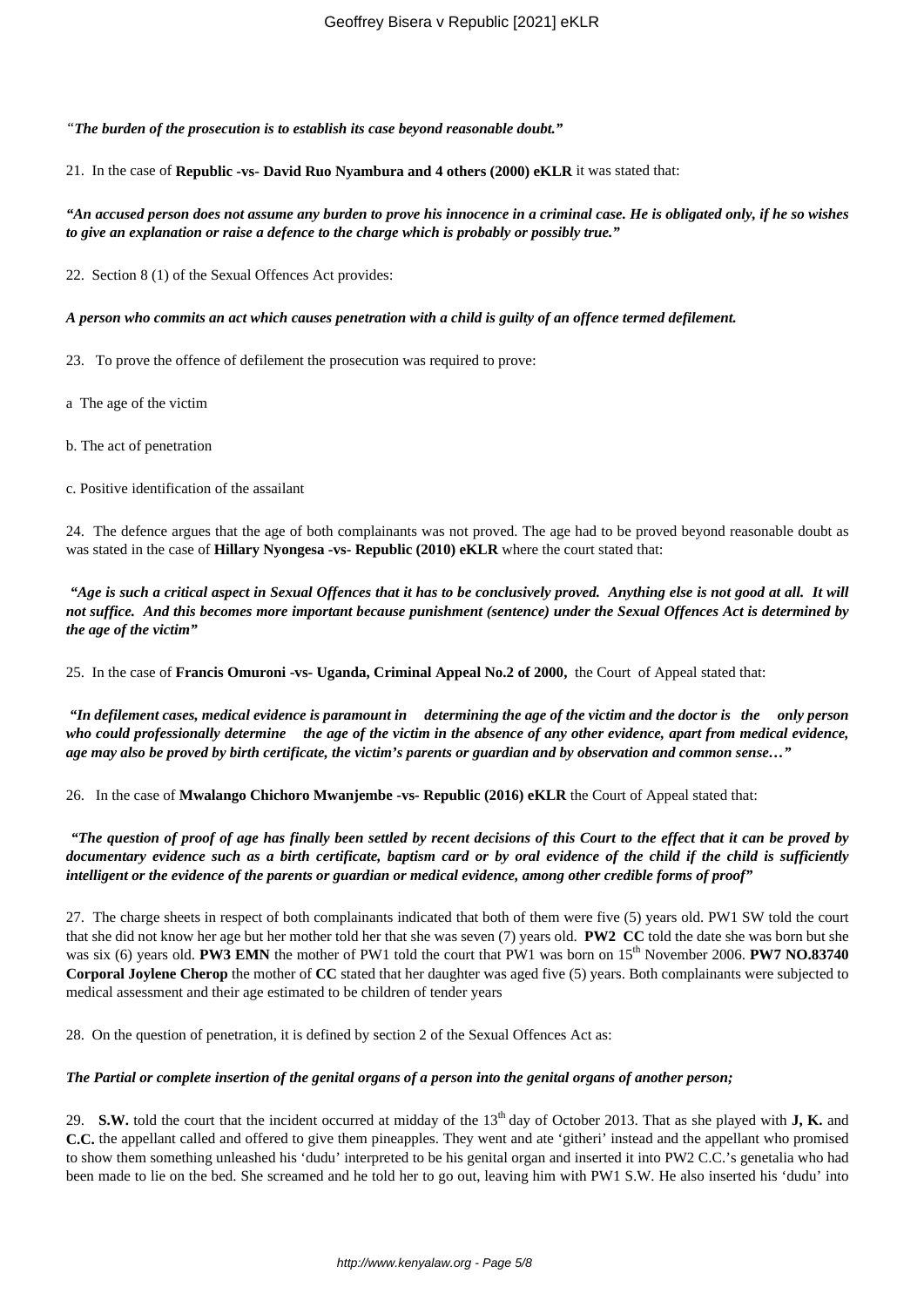her genitalia and she saw some whitish substance in her vagina and she screamed. He told her to dress up and leave, she went outside and told J. what had happened then asked her to tell her mother. Both the complainants stated that the appellant inserted a finger prior to inserting the 'dudu' into their private parts. According to PW2 when PW1 was being molested she was not present.

30. PW3 S.W.'s mother did not get to hear of the allegation until the following day, the 14<sup>th</sup> October 2013 at midday. She was given the information by PW7 the mother of PW2 C.C. got the information from J. and she enquired from PW2 who confirmed that they had been molested. According to her testimony she got the information on 13<sup>th</sup> October 2013 at 5.00pm but when she examined the child she did not "see anything strange." She took the child to hospital on the material date at night but nothing significant was noted.

31. PW3 having received the information on the  $14<sup>th</sup>$  October 2013waited for the child to return from school that is when she interrogated her and later took her to hospital. She also examined the complainant but did not see anything unusual.

32. The complainants were examined at the outset by **PW8 Ogochi Oigo Wilson,** a clinical officer who was based at Bungoma County Referral Hospital. A high vaginal swab done at the laboratory in respect of PW1 showed evidence of bacterial infection, spermatozoa were seen and pus cells too. He formed an opinion that it was a case of attempted defilement. With regard to PW2 C.C. no spermatozoa were seen but there was presence of pus cells that indicated a bacterial infection in progress which was sexually transmitted hence a conclusion of attempted penetration on cross examination he said that even for PW1 there was no penetration.

33. **PW6 Dr. Raymond Ndamba** examined the complainants for purposes of filling P3 forms. In respect to PW1 he found her hymen intact but noted that the high vaginal swab done which showed presence of spermatozoa and pus cells. With regard to PW2 evidence adduced in her regard was interfered with as it was torn up. But, on cross examination he stated that there was no obvious fleeting of penetration.

34. Evidence adduced by the medical practitioners leave a doubt as to whether there was partial penetration. Therefore, the learned Magistrate correctly reached the finding that the cases of defilement remained unsupported.

35. Looking at the alternative charges, **Section 2** of the Sexual Offences Act defines "indecent act" as:

*"Indecent act" means an unlawful intentional act which causes—*

(a) *Any contact between any part of the body of a person with the genital organs, breasts or buttocks of another, but does not include an act that causes penetration;*

(b) *Exposure or display of any pornographic material to any person against his or her will;*

36. The minors gave accounts of how the appellant's 'dudu' was placed and how it touched their genitalia and they felt pain and screamed. It is however argued that the prosecution's case was full of contradictions. It is contended that the minor's evidence was not clear and consistent as PW1 said they sat on a bed while PW2 said they sat on a chair. In the case of **Dickson Elia Nsamba Shapwata & Another -vs- the Republic Cr. App. No. 92 of 2007** the Court of Appeal stated that:

*"In evaluating discrepancies, contradictions and omissions, it is undesirable for a court to pick out sentences and consider them in isolation from the rest of the statements. The Court has to decide whether inconsistencies and contradictions are minor, or whether they go to the root of the matter."*

The contradictions alluded to were not grave so as to affect the essential ingredients of the offences. The minors were consistent as to the appellant's actions as to when he called them, offered them 'githeri' and lay on each one of them in turns. PW1 divulged what happened to J. who told PW7 and the children repeated what happened, to their parents. It is urged that failure to call J was detrimental to the prosecution's case. It is not in dispute that J. was a minor.

38. In the case of **Keter v Republic [2007] 1 EA 135** the court held inter alia:

*"The prosecution is not obliged to call a superfluity of witnesses but only such witnesses are sufficient to establish the charge*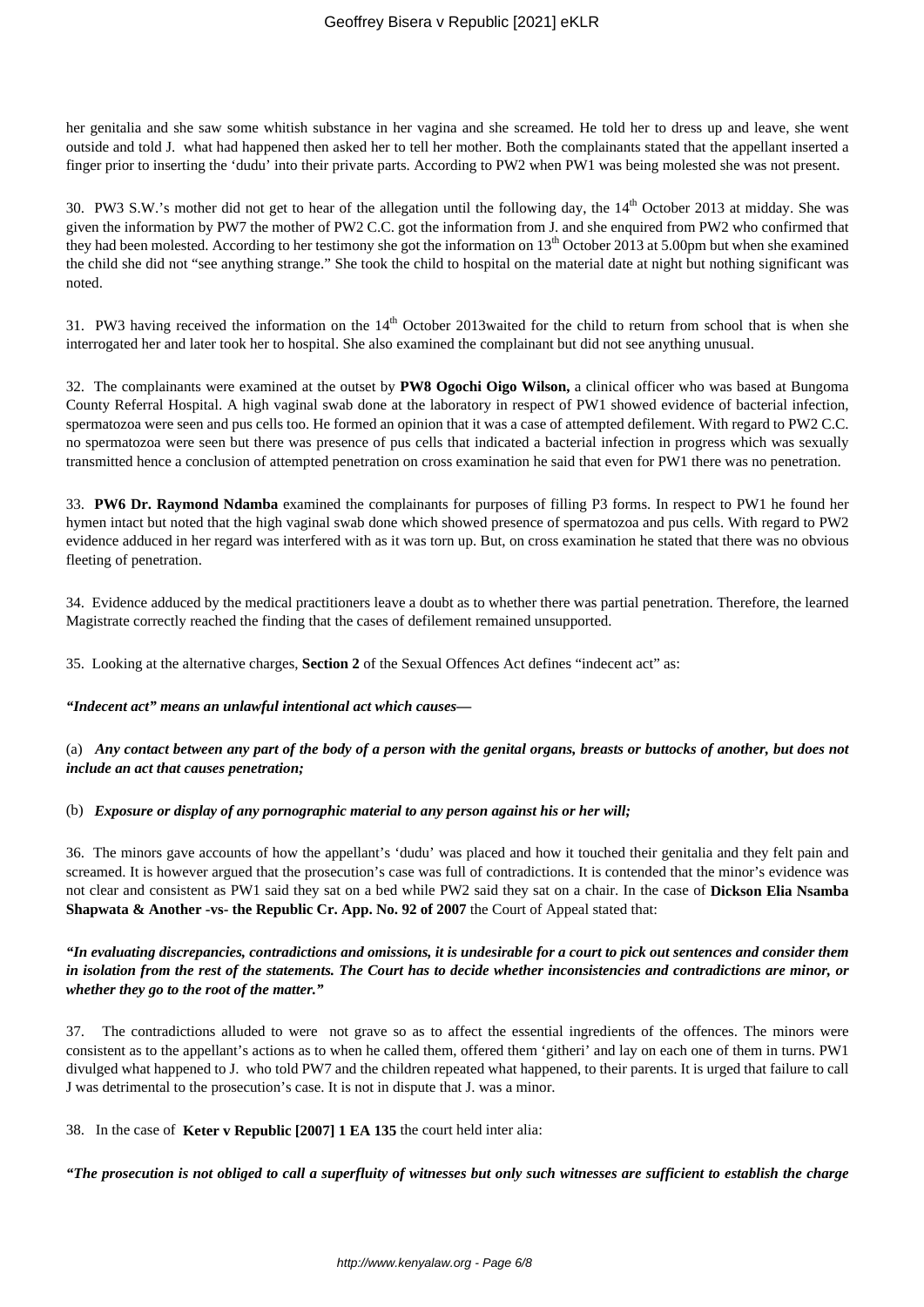#### *beyond any reasonable doubt."*

*39.* Evidence adduced by PW1 and PW2 which was believed by the trial court that observed their demeanor and gave its reasons could not be dismissed to have been barely adequate.

40. The appellant put up a defence of alibi, in the case of **R -vs- Sukha Singh s/o Wazir Singh & others (1939) 6 EACA 145** the Court of Appeal held that:

*"If a person is accused of anything and his defence is an alibi, he should bring forward that alibi as soon as he can because, firstly, if he does not bring it forward until months afterwards there is naturally doubt as to whether he has not been preparing it in the interval, and secondly, if he brings it forward at the earliest possible moment it will give prosecution an opportunity of inquiring into that alibi and if they are satisfied as to its genuineness proceedings will be stopped".*

41. The appellant ought to have put forward the allegation of having not been at the scene of the incident at the earliest opportunity to enable the prosecution investigate it. In the case of **Charles Anjare Mwamusi -vs- R CRA No. 226 of 2002** the Court of Appeal stated that:

*""An alibi raises a specific defence and an accused person who puts forward an alibi as an answer to the charge preferred against him does not in law thereby assume any burden of proving that answer and it is sufficient if an alibi introduces into the mind of a court a doubt that is not unreasonable Kiarie V. Republic (1984) KLR 739 at page 745 paragraph 25."*

42. The trial court rightly found that the appellant was in his house for the part of the day after finishing training therefore he had the opportunity of committing the offence. His witness came up with a testimony to fill in any lacuna that may have been established but this was an individual he did not refer to during his testimony. This was a person who may have been availed as an afterthought. The witness did not seem to be aware of an alleged grudge between the appellant and his colleague.

43. It is evident that proceedings capturing evidence of the investigating officers were tornup. The court had directed that they were to be re-called. The appellant therefore argues that his rights were infringed in regard to a fair trial which is a non limited right. The appellant failed to demonstrate how he was prejudiced. The court made the order *suo moto* and having failed to turn up proceeded to rely on evidence adduced.

*44.* In the case of *Jeremiah Gathuku vs Republic, Cr. App. No. 73 of 2008*, it was held that:

*"The effect of failure to call police officers in criminal trial, including investigating officer, is not fatal to the prosecution under the circumstances each particular case so demonstrate."*

45. The trial court that heard evidence of the witnesses relied on evidence of complainants, noted their demeanor and relied on section 124 of the Evidence Act that provides thus:

*Notwithstanding the provisions of section 19 of the Oaths and Statutory Declarations Act (Cap. 15), where the evidence of the alleged victim is admitted in accordance with that section on behalf of the prosecution in proceedings against any person for an offence, the accused shall not be liable to be convicted on such evidence unless it is corroborated by other material evidence in support thereof implicating him:*

*Provided that where in a criminal case involving a sexual offence the only evidence is that of the alleged victim of the offence, the court shall receive the evidence of the alleged victim and proceed to convict the accused person if, for reasons to be recorded in the proceedings, the court is satisfied that the alleged victim is telling the truth.*

46. The minors' testimony was consistent therefore the Investigation Officer's evidence simply confirmed what they were told. Part of the evidence is on record and cross examination they were subjected to was intact, therefore there was no prejudice suffered.

47. The sentence meted out was the minimum prescribed sentence for the offences.